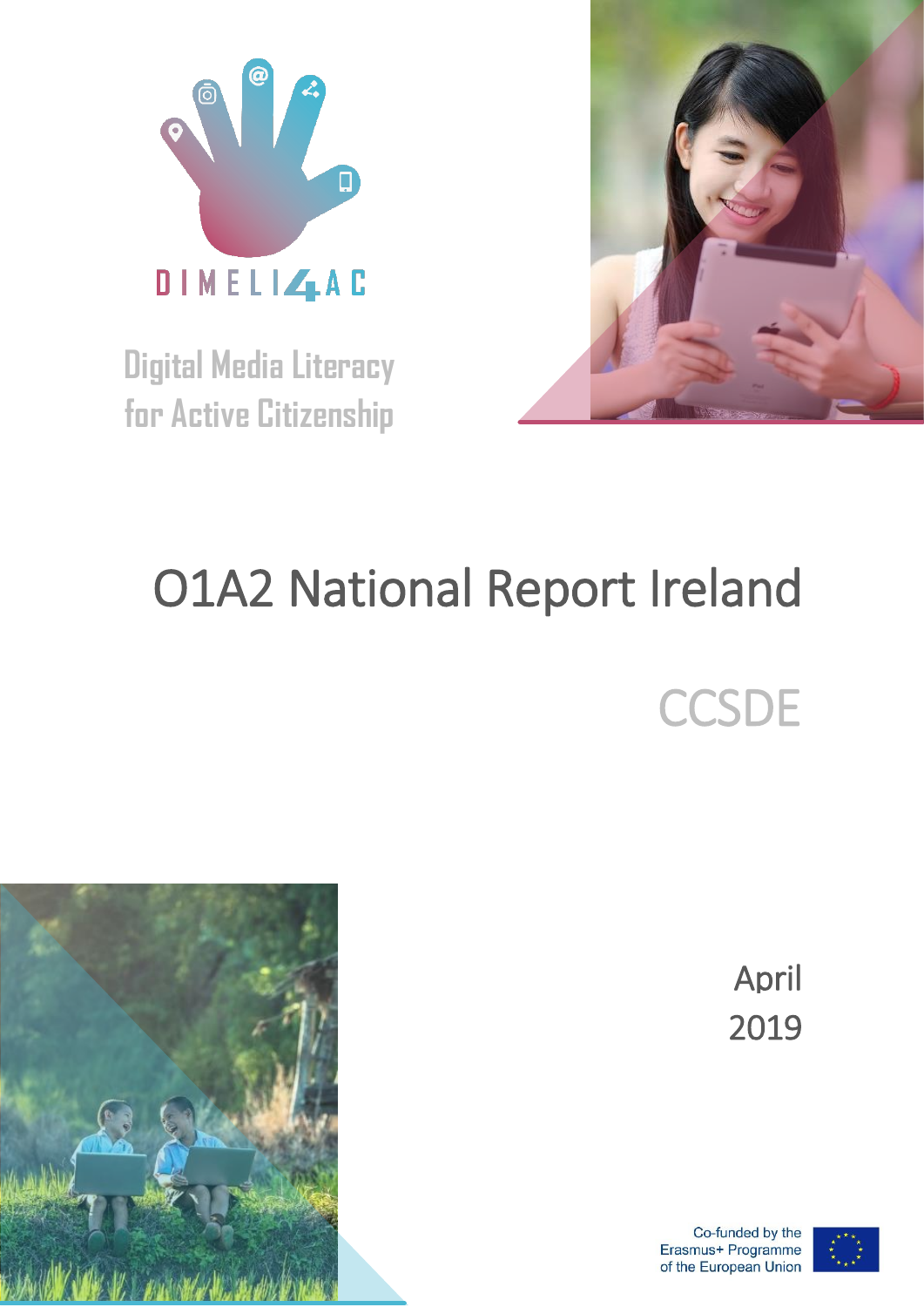



#### Revision history

| Date       | Version | Author       | Description          |
|------------|---------|--------------|----------------------|
| 01/04/2019 | 1.0     | <b>CCSDE</b> | O1A2 National Report |
|            |         |              |                      |
|            |         |              |                      |

### Project information

| Project Title:                 | Digital Media Literacy for Active Citizenship |  |
|--------------------------------|-----------------------------------------------|--|
| Project Acronym:               | DIMELI4AC                                     |  |
| <b>Grant Agreement Number:</b> | 2018-1-DE03-KA201-047411                      |  |
| Coordinator:                   | Liebniz Universität Hannover                  |  |
| Project Website:               | www.dimeli.eu                                 |  |



This document by Dimeli4AC is licensed under CC BY-SA 4.0. To view a copy of this license, visit https://creativecommons.org/licenses/by-sa/4.0

The European Commission support for the production of this publication does not constitute an endorsement of the contents which reflects the views only of the authors, and the Commission cannot be held responsi-ble for any use which may be made of the information contained therein.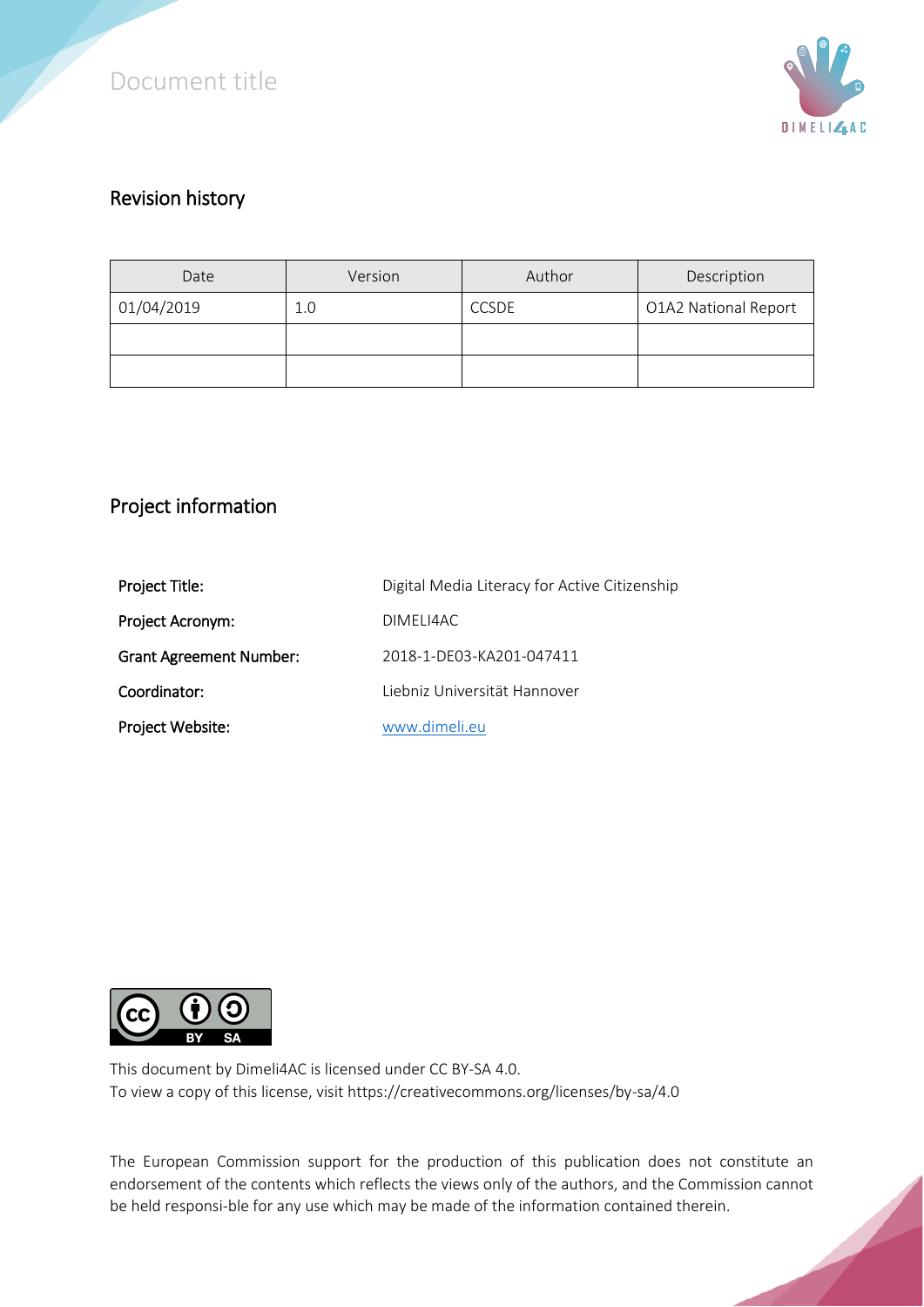

# Introduction

This document summarizes the needs, challenges and gaps identified from the policy and document analysis report regarding Ireland's situation on Digital and Media Literacy. Moreover, main findings from O1A1 research are presented. Finally, recommendations at National level are pointed out towards the end of this document.

# General framework of Digital Media Literacy in Ireland

Digital literacy and skills for the younger population in Ireland belong mainly to the responsibility of the state's educational system, where Digital Media Literacy was just introduced in 2018 as a selective short course for the Junior Cycle. Nonetheless, Ireland ranks very well in various metrics in digital and media literacy ( $6<sup>th</sup>$  in the 2018 Digital Economy and Society index,  $6<sup>th</sup>$  in the Media Literacy Index 2018, etc.). Good ranking are indications of a continuing improvement process, demonstrating a good level of understanding and responsiveness to the new challenges.

Irish varying set of general policies and strategies that have been implemented through the years involve the following:

- National Digital Strategy 2013,
- The National Strategy to Improve Literacy and Numeracy among Children and Young People 2011-2020,
- Teaching and Learning in Irish Higher Education.

Challenges in readiness level of young people entering formal education include (Van Dijk, 2013):

- Young people and their parents tend to overestimate their skills,
- Are not fully aware of their skills gaps,
- Are spending more rime engaged in digital lifestyle skills and not "workplace" skills,
- Do not have access to media literacy education in a formal and structured manner.

However, many needed competencies related to digital skills are beginning to be addressed in the form of subjects, and depending on age, these subjects may include (Department of Education and Skills, 2015):

- Understanding how the media industry works and how media messages are constructed;
- Questioning the motivations of content producers in order to make informed choices about content selection and use;
- Recognizing different types of media content and evaluating content for truthfulness, reliability and value for money;
- Recognizing and managing online security and safety risks;
- Separating facts and opinions;
- Recognizing bias and detecting;
- Promoting democratic participation and fundamental rights;